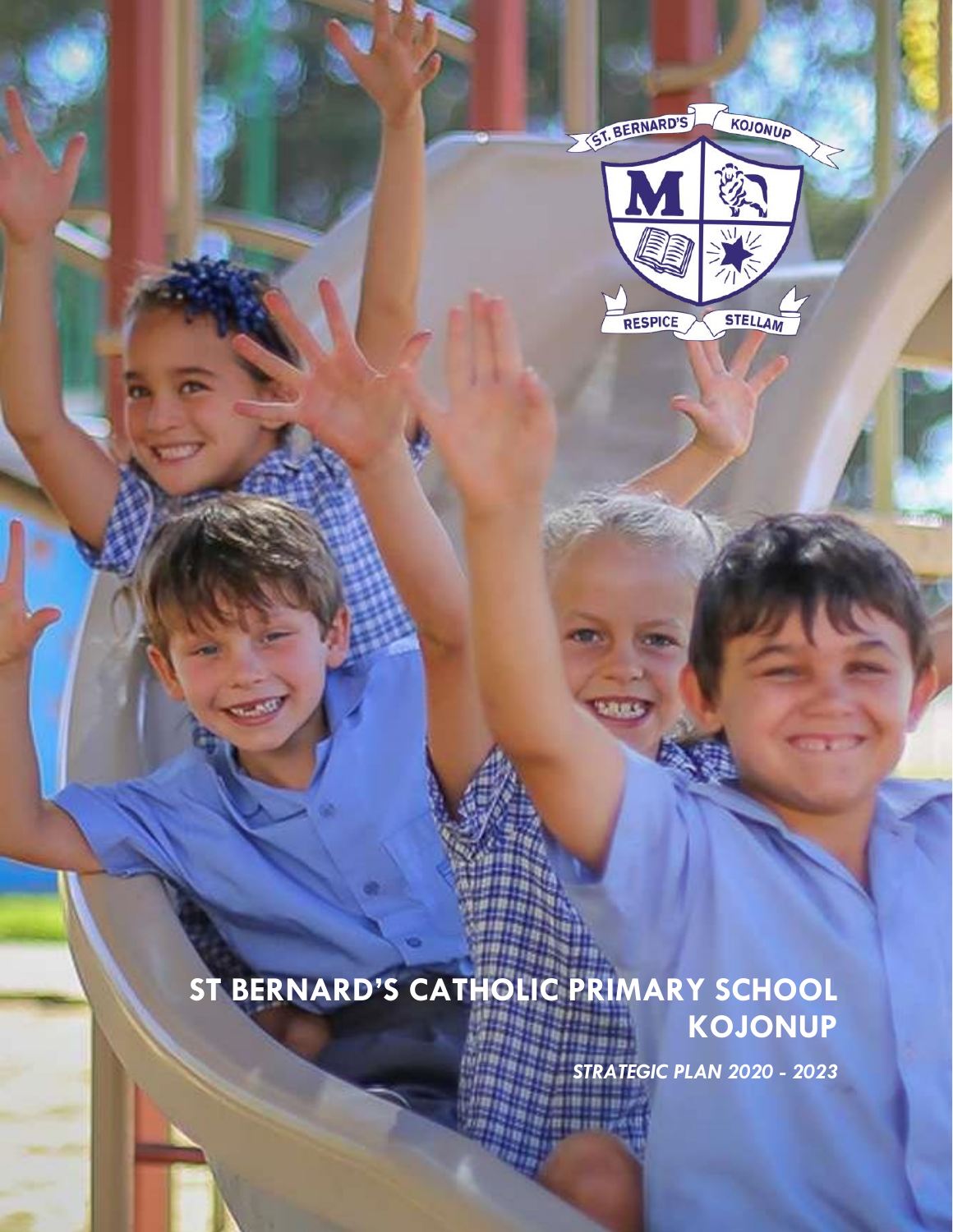### **MESSAGE FROM THE PRINCIPAL**

It is my pleasure to present to you the school's new *Strategic Plan 2020 - 2023*. Developing a new Strategic Plan is an important event in any organisation's life. In the case of St Bernard's Catholic Primary School, it has allowed the Leadership Team, the staff and the School Board, time to reflect on our progress and the challenges and trends likely to be faced in the future. This Strategic Plan is the result of our reflection and outlines our ambition for the next four years.

As a small school in a regional town, the prosperity of the region and its people directly impact the school. The steady decline in population in rural WA is obviously a major challenge for rural schools. The focus of St Bernard's will be to continually work at attracting, developing and retaining outstanding teachers, further increase the breadth of learning opportunities for students, as well as getting the good news out in the community about the real opportunities available at the school.

Our Strategic Plan sits within the *Strategic Directions 2019-2021* statement of the Catholic Education Commission of WA (CECWA). In that document, established for all Catholic schools in WA, the call is for schools to develop Christ-centred leaders, be a Catholic school of excellence, maintain a Pastoral Catholic community and finally be an accessible, affordable and sustainable school. These four priorities form the focus areas for our own Strategic Plan.

Through this plan we look forward to providing outstanding care and opportunities for our students to ultimately be a Catholic school of excellence. We recognise the need to help our community see St Bernard's as the best school in the area and work in partnership with parents to bring this to life.

Mrs Sharon Marino, School Principal

# **OUR STRATEGIC CONTEXT**

The table below summarises the feedback on the strengths of the school that must be maintained, and some likely challenges to be faced over the period of this Strategic Plan.

| <b>STRENGTHS</b>                                       | <b>CHALLENGES</b>                                                                                   |
|--------------------------------------------------------|-----------------------------------------------------------------------------------------------------|
| Small class sizes support learning                     | Population decline and enrolment numbers                                                            |
| Our school environment is inclusive,                   | Lack of understanding that the school is open                                                       |
| supportive and 'family friendly'                       | to everyone, not just Catholics                                                                     |
| Excellent intervention for students that are           | Expanding curriculum opportunities for Gifted                                                       |
| struggling                                             | and Talented students                                                                               |
| Well-established partnerships with parents,            | Isolation and the accessibility of curriculum                                                       |
| the community and the parish                           | enhancements                                                                                        |
| Learning resources are excellent and well-<br>targeted | Attracting and developing outstanding,<br>$\bullet$<br>teachers and avoiding professional isolation |
| Inviting play spaces and one on one                    | Maintaining financial accessibility to a broad                                                      |
| technology is outstanding                              | demographic                                                                                         |
| <b>OUR VISH</b>                                        |                                                                                                     |

*Through the community of students, staff, parents and parish, we strive to provide each child with the desire and opportunity to reach his/her highest potential: spiritually, emotionally, intellectually and physically, in an environment which reflects strong Christian values.*

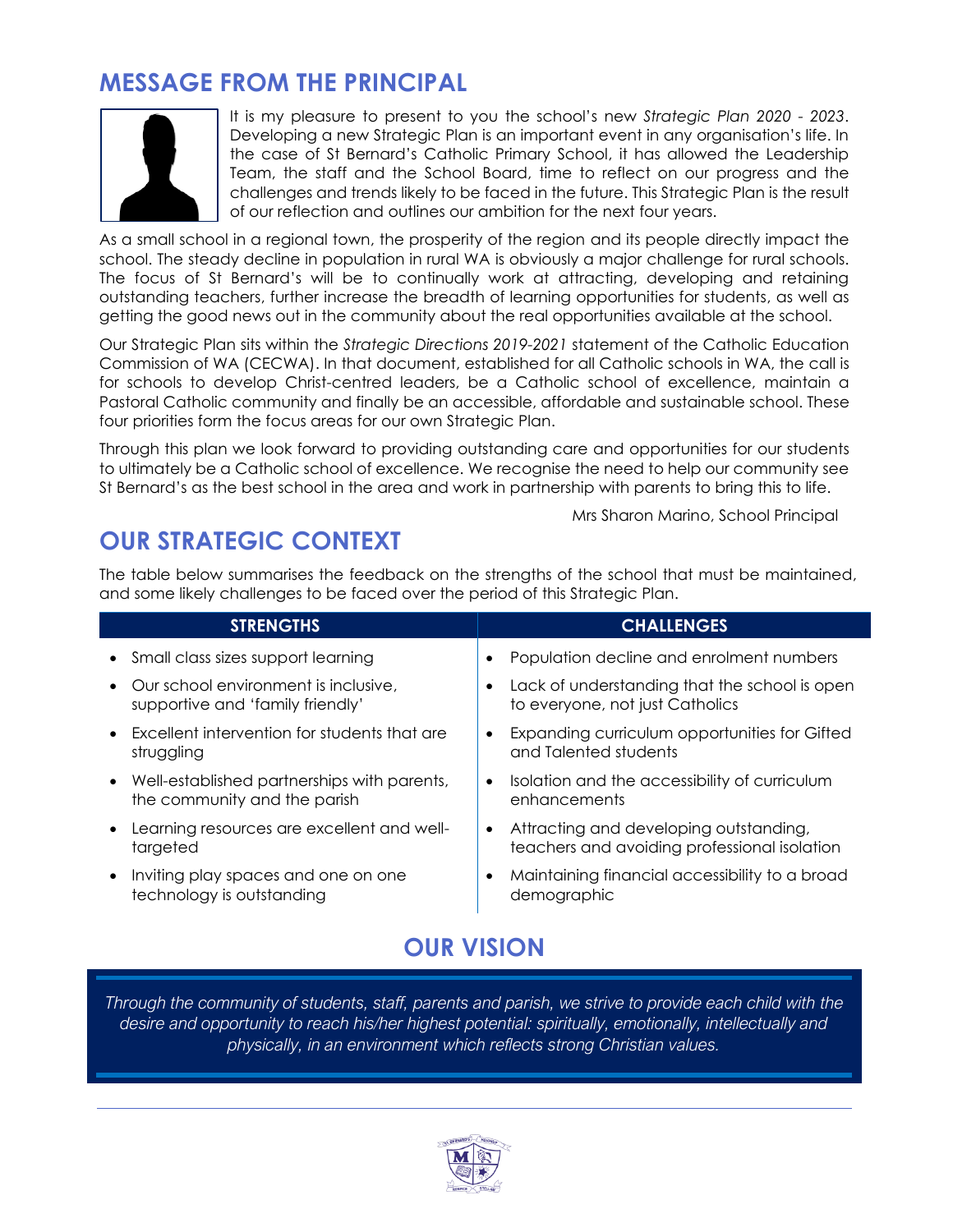# **OUR GOALS AND TARGETS**

| <b>GOALS - VISION OF SUCCESS</b>                                                                                                                                   | <b>TARGET</b>                                                                                                                                                        |
|--------------------------------------------------------------------------------------------------------------------------------------------------------------------|----------------------------------------------------------------------------------------------------------------------------------------------------------------------|
| 1. Students and staff are provided a breadth<br>of opportunities to develop their knowledge<br>of Christ and their personal leadership.                            | 1. Professional Learning and leadership<br>opportunities have been provided.                                                                                         |
| 2. Students demonstrate excellent growth in<br>their individual academic performance.                                                                              | 2. Continually improving results on both formal<br>and informal assessment measures.                                                                                 |
| 3. Our school is welcoming, inclusive, safe and<br>provides the best Early Years learning and<br>intervention focus in the region.                                 | 3. High approval feedback (> 75%) in parent<br>and staff surveys.                                                                                                    |
| 4. A strong and sustainable future focus is<br>evident through - quality curricula,<br>resources and facilities that support<br>learning and growth in enrolments. | 4. Increased breadth of learning opportunities<br>and the resourcing to support it.<br>5. Enrolment numbers in excess of 85 students<br>from Kindergarten to Year 6. |

# **ACTIONS WE WILL TAKE TO ACHIEVE OUR GOALS**

The following are some of the ways that we will pursue our strategic priorities.

### **GOAL 1 - Inspiring Christ-centred leaders**

- 1. Provide additional opportunities for staff and student faith and leadership development.
- 2. Provide opportunities for the school community to celebrate multiculturalism and the diversity of cultures and religions in the school.

#### **GOAL 2 - A Catholic school of excellence**

- 3. Attract, develop and retain talented and committed teaching and non-teaching staff.
- 4. Strengthen staff collegiality, collaboration and voice on a future focussed curriculum with enhanced learning opportunities.
- 5. Maintain strong relationships with Catholic Education WA, the University sector and surrounding schools, to broaden the learning opportunities for all students and staff.
- 6. Identify and develop an Early Years and early intervention specialisation, meeting the needs of students in the region with a particular focus on - speech, language and allied health.

### **GOAL 3 - A Catholic Pastoral community**

- 7. Engage with families from within the community with young 'pre-school' age children.
- 8. Implement a targeted Marketing Plan to publicise the breadth of opportunities and performance at the school.

#### **GOAL 4 - An accessible, affordable and sustainable school**

- 9. Review school fees and bursaries, particularly those in the Early Years, to ensure access and affordability for a broad community demographic.
- 10. Develop plans to ensure that Early Learning facilities, play spaces and intervention strategies are well resourced and demonstrate a strong focus on learning, collaboration and the future.